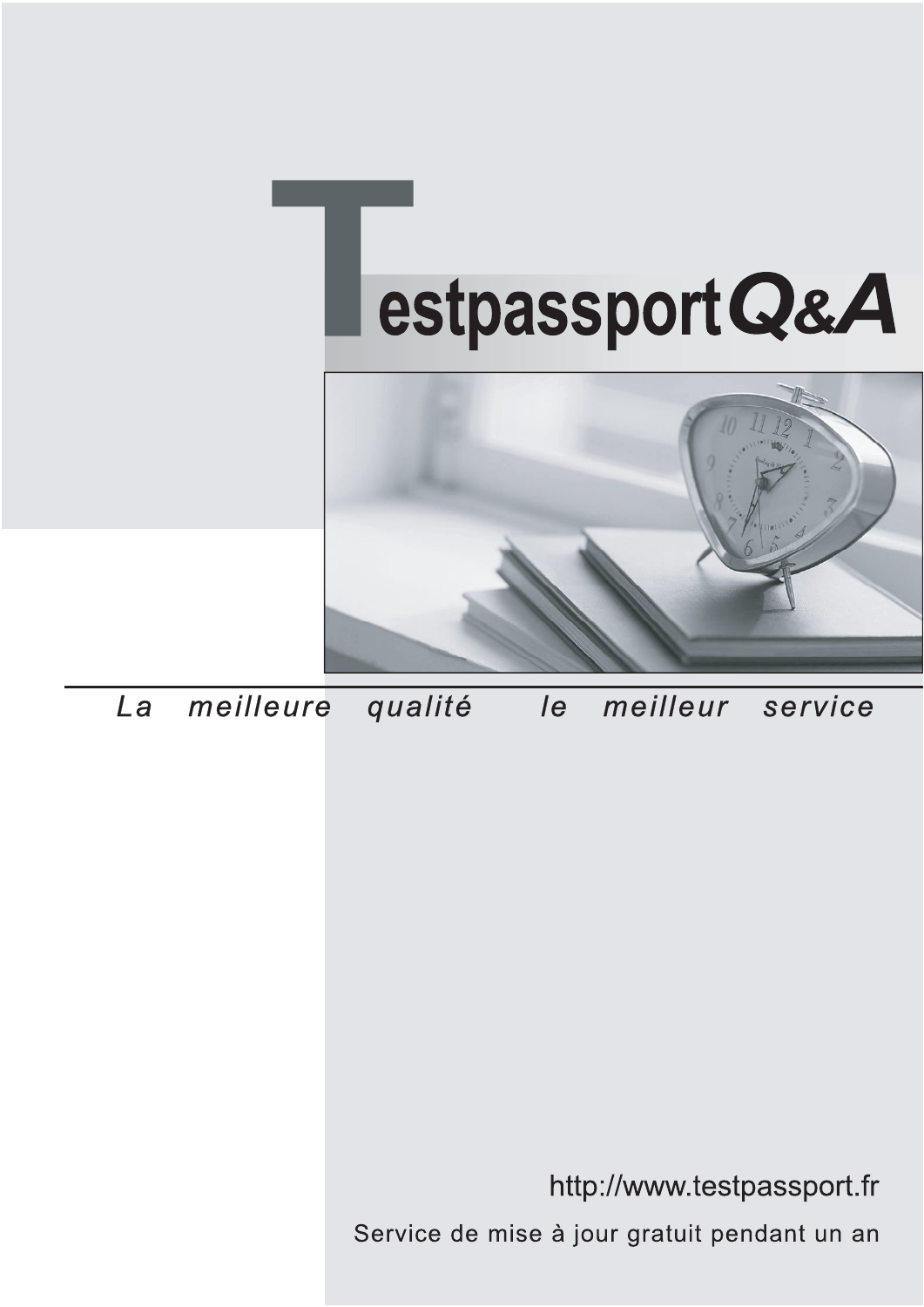# **Exam** : **C1000-093**

### **Title** : IBM Cloud Pak for Integration v2020.1 Solution **Architect**

## **Version** : DEMO